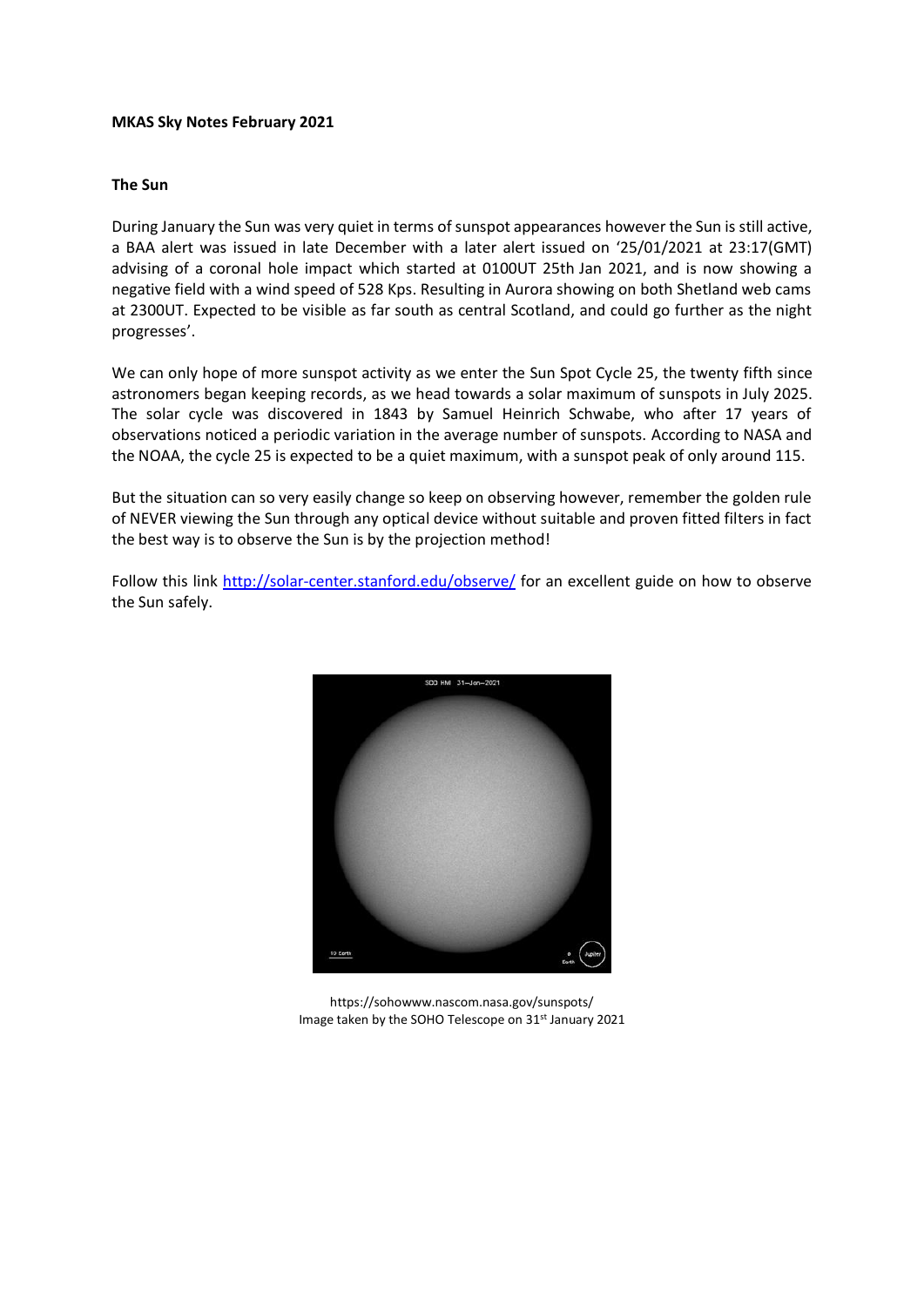# **The Moon in February 2021**

As we go in February we find the 19.75 days old moon in a waning gibbous phase rising at 21.33(LT) by Last Quarter on the 4<sup>th</sup> of February when it achieves 50% illumination phase, the moon begins rising over Milton Keynes after midnight. Followed 7 days later by a new moon on the  $11<sup>th</sup>$  of the month.  $1<sup>st</sup>$ Qtr. (50% illuminated 8 days old) this month is on the 19<sup>th</sup> when it will rise at 10:13hrs (LT) setting just after midnight as viewed from Milton Keynes.

Mars will make a close approach to the moon in the constellation of Aries on the 19<sup>th</sup>. The pair will be too widely separated to fit within the field of view of a telescope, but will be visible to the naked eye or through binoculars.

Eight days later a 16 day old moon will achieve 99% phase reaching Full moon rising over Milton Keynes at 18.05 and setting on the 28<sup>th</sup> at 07.28 (LT)



Moon phase for February 2021 along with date of Conjunction of Mars and moon. Tranquillity Base

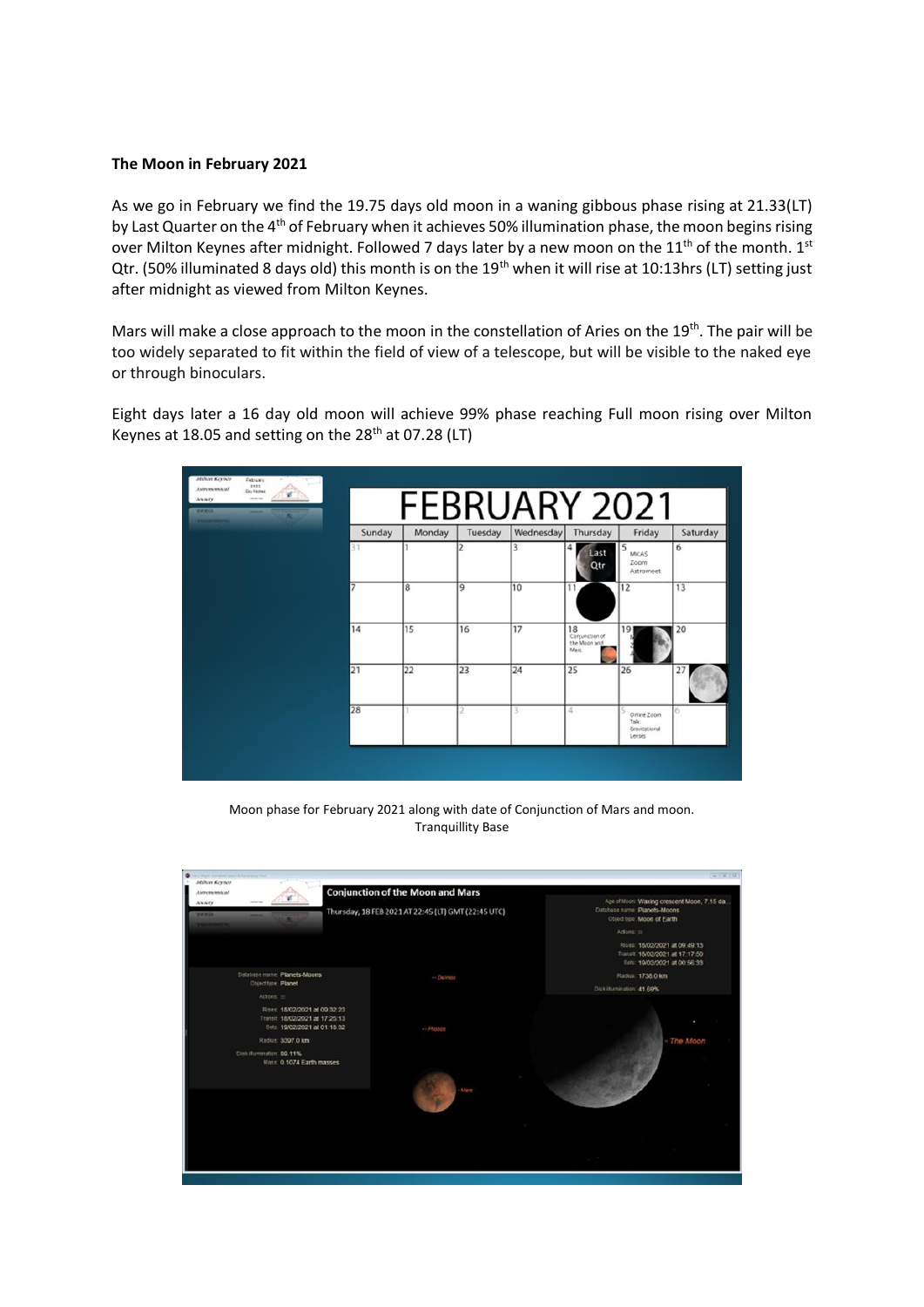# **The Planets of the Solar System this month**

As with the Sun the planets are quiet from an observational point of view this month, as most are from this area unobservable except for Mars and Uranus both of which have been well placed for local observers. The other planets as detailed below are unobservable as they either rise over our horizon very near to sun rise so are obscured by its brightness or will have set by or near to dusk.

### **Mercury**

Recently passed in front of the Sun at inferior solar conjunction. From Milton Keynes, it is not readily observable since it is very close to the Sun, at a separation of only 11°.

### **Venus**

The planet will soon pass behind the Sun so from Milton Keynes, it is not observable and will reach its highest point in the sky during daytime and is 2° below the horizon at dawn.

#### **Mars**

The Red Planet however, is currently an early evening object, from Milton Keynes, it will become visible around 17:55 (LT/GMT) as the dusk sky fades, 56° above your southern horizon. It will then sink towards the horizon, setting at 01:22.

#### **Jupiter**

The largest planet in our solar system has passed behind the Sun at solar conjunction. From Milton Keynes, it is not observable as it reaches its highest point in the sky during daytime and is 1° below the horizon at dawn.

#### **Saturn**

The ringed gas giant has also recently passed behind the Sun at solar conjunction. So again, from Milton Keynes it is not observable as with Jupiter, Saturn will reach its highest point in the sky during daytime and is 1° below the horizon at dawn.

#### **Uranus**

As with Mars the icy world of Uranus again is currently an early evening object, now receding into evening twilight. From Milton Keynes, it will become visible around 18:32 (GMT) as the dusk sky fades, 45° above your south-western horizon. It will then sink towards the horizon, setting at 23:58.

The first planet found with the aid of a telescope, Uranus was discovered in 1781 by astronomer William Herschel, although he originally thought it was either a comet or a star. Two years later the object was universally accepted as a new planet, in part because of observations by astronomer Johann Elert Bode. Herschel tried unsuccessfully to name his discovery Georgium Sidus after King George III. Instead the scientific community accepted Bode's suggestion to name it Uranus, after the Greek god of the sky. The radioactive element Uranium was named after Uranus when it was discovered in 1789, just eight years after the planet was discovered.

#### **Neptune**

The most distant of our planets will also soon pass behind the Sun at solar conjunction. From Milton Keynes, it is not observable as it reach its highest point in the daytime sky and is no higher than 7° above the horizon at dusk.

Dark, cold and whipped by supersonic winds, ice giant Neptune is the eighth and most distant planet in our solar system. More than 30 times as far from the Sun as Earth, Neptune is the only planet in our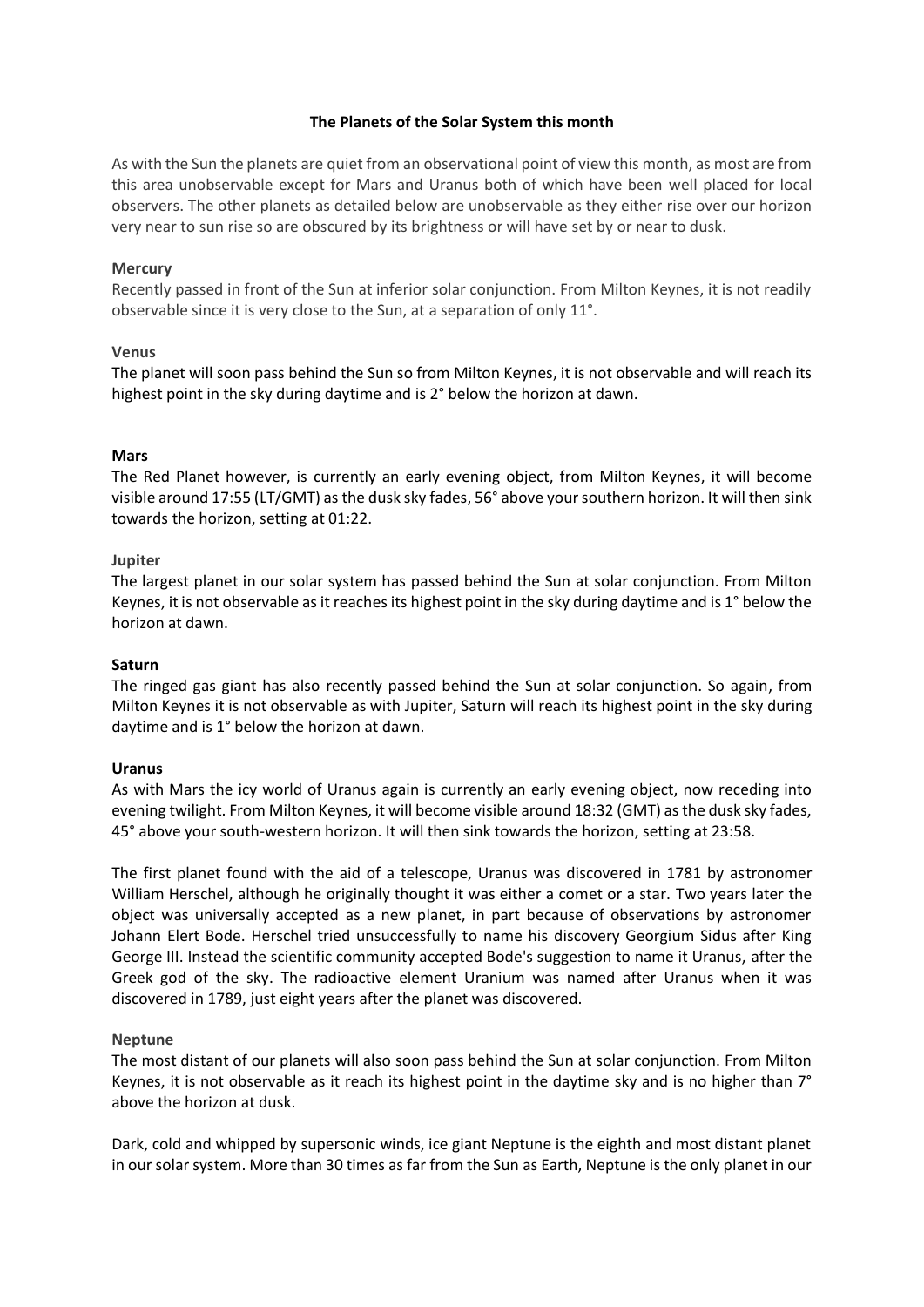solar system not visible to the naked eye and the first predicted by mathematics before its discovery. In 2011 Neptune completed its first 165-year orbit since its discovery in 1846. NASA's Voyager 2 is the only spacecraft to have visited Neptune up close. It flew past in 1989 on its way out of the solar system. Neptune's Atmosphere and Colour: A giant planet, Neptune's atmosphere is made of hydrogen, helium, and methane. These components, specifically methane, are what give the planet its blue colour. This is because methane's gaseous composition absorbs red light and reflects blue light outward.



Starry Nights- Showing position of Pluto, Saturn, Mercury, Jupiter, Venus, Neptune, Moon and the Sun on the 18<sup>th</sup> February at 08:52hrs [LT]. In this image daylight has been removed

# **Notable astronomical observing opportunities for February 2021**

### **Conjunction of the Moon and Mars**

On Thursday, 18 FEB 2021 AT 22:45 (LT) GMT (22:45 UTC)

The Moon and Mars will share the same right ascension, with the Moon passing 3°41' to the south of Mars. The Moon will be 7 days old.

At around the same time, the two objects will also make a close approach, technically called an appulse.

From Milton Keynes, the pair will become visible around 17:45 (GMT) as the dusk sky fades, 57° above your southern horizon. They will then sink towards the horizon, setting at 01:23. The Moon will be at mag -11.6, and Mars at mag 0.8, both in the constellation Aries. The pair will be too widely separated to fit within the field of view of a telescope, but will be visible to the naked eye or through a pair of binoculars astrophotographers could concentrate on Mars and try to and capture in their images two moon of mars Deimos and Phobos.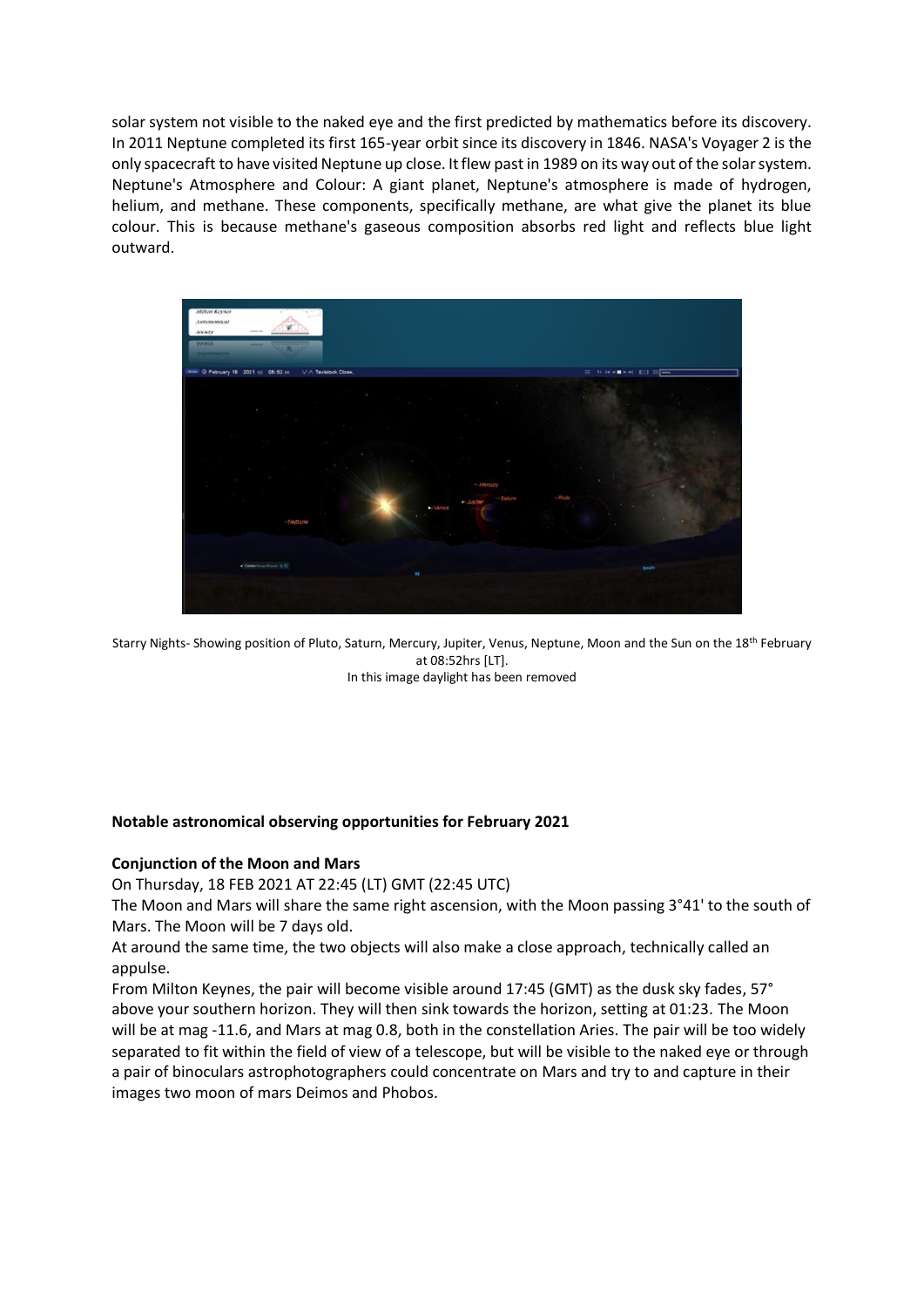

Conjunction of Mars and Moon on 18th February 2021 @22:45hrs Local Time from Milton Keynes

# **Sirius A & B**

Sirius is the brightest star in the night sky. Its name is derived from the Greek word Σείριος Seirios "glowing" or "scorching". Unlike our Sun, Sirius isn't alone.

Because Sirius is so bright, it was well-known to the ancients, because it's the brightest star in the night sky. In 1844, the German astronomer Friedrich Bessel deduced from changes in the proper motion of Sirius that it had an unseen companion. On January 31, 1862, American telescope-maker and astronomer Alvan Graham Clark first observed the faint companion, which is now called Sirius B, or affectionately "the Pup".

Sirius A is about twice as massive as the Sun and has an absolute visual magnitude of +1.42. It is 25 times more luminous than the Sun, but has a significantly lower luminosity than other bright stars such as Canopus or Rigel. The system is between 200 and 300 million years old. It was originally composed of two bright bluish stars. The more massive of these, Sirius B, consumed its resources and became a red giant before shedding its outer layers and collapsing into its current state as a white dwarf around 120 million years ago.

Sirius is known colloquially as the "Dog Star", reflecting its prominence in its constellation, Canis Major (the Greater Dog) following the hunter Orion. The heliacal rising of Sirius marked the flooding of the Nile in Ancient Egypt and the "dog days" of summer for the ancient Greeks, while to the Polynesians, mostly in the Southern Hemisphere, the star marked winter and was an important reference for their navigation around the Pacific Ocean.

Sirius B is tiny white dwarf (smaller than Earth!) but of similar mass to our Sun.

The orbit of this companion star Sirius is approaching its most distance from it 'parent' so giving us over the next few years an opportunity of separating the 'pair' and observing a white dwarf. It however, a difficult task visually as a very large instrument is required even astrophotographers will find this one a challenge!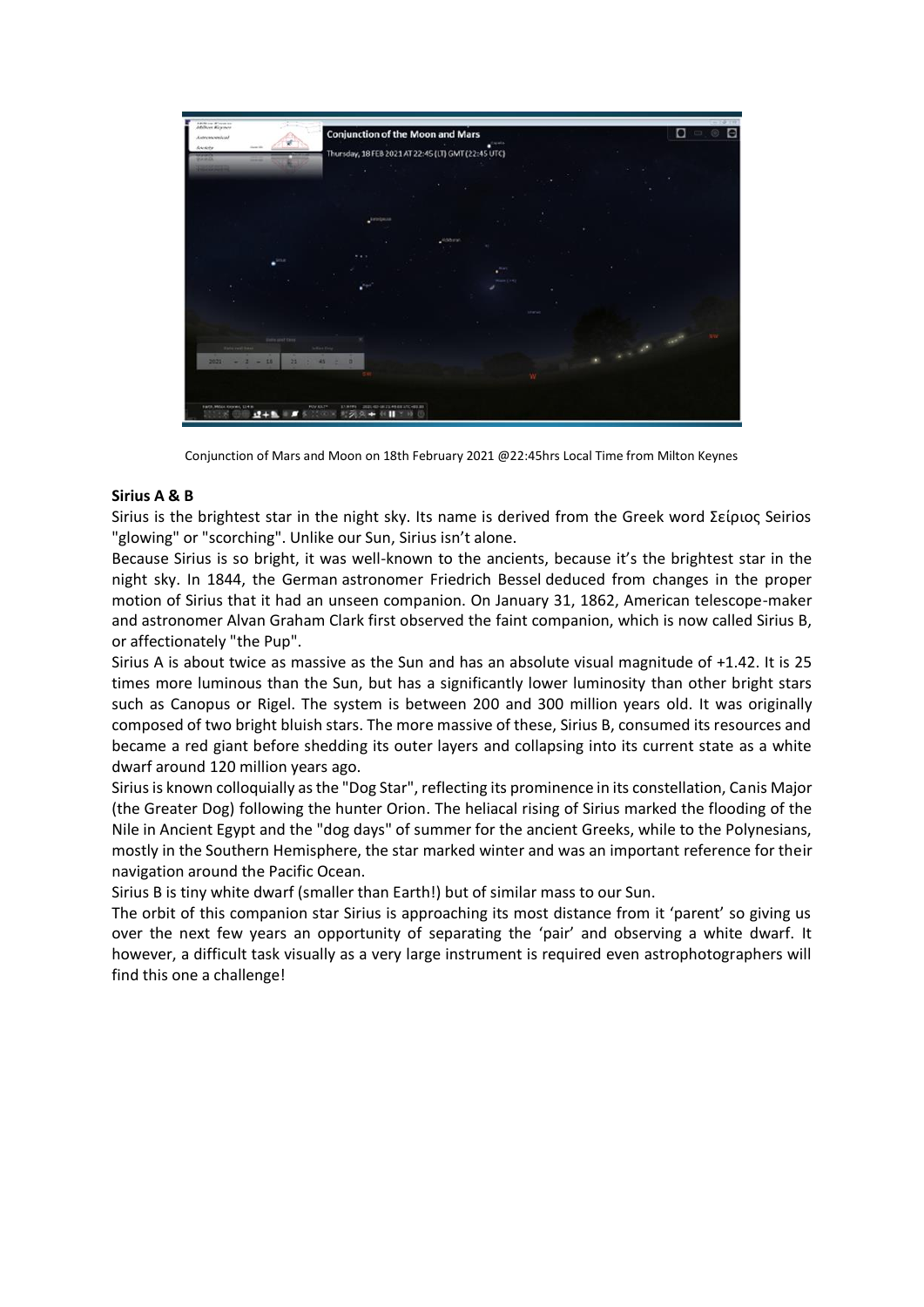



### **Asteroid Hunting**

#### **Asteroid 18 Melpomene**

Tuesday 02 February 2021 at 21:34 GMT or LT (21:34 UTC) Asteroid 18 Melpomene at opposition. From Milton Keynes, the asteroid will be visible between 19:31 and 04:50. It will become accessible around 19:31, when it rises to an altitude of 21° above your eastern horizon. It will reach its highest point in the sky at 00:13, 49° above your southern eastern horizon. Setting around 04:50 when it sinks your western horizon. A challenge especially for visual observers as a large instrument will be needed to used and from a dark site! Melpomene (minor planet designation: 18 Melpomene) is a large, bright main-belt asteroid discovered by J. R. Hind on June 24, 1852 named after Melpomenē, the Muse of tragedy in Greek mythology. It is classified as an S-type asteroid and is composed of silicates and metals.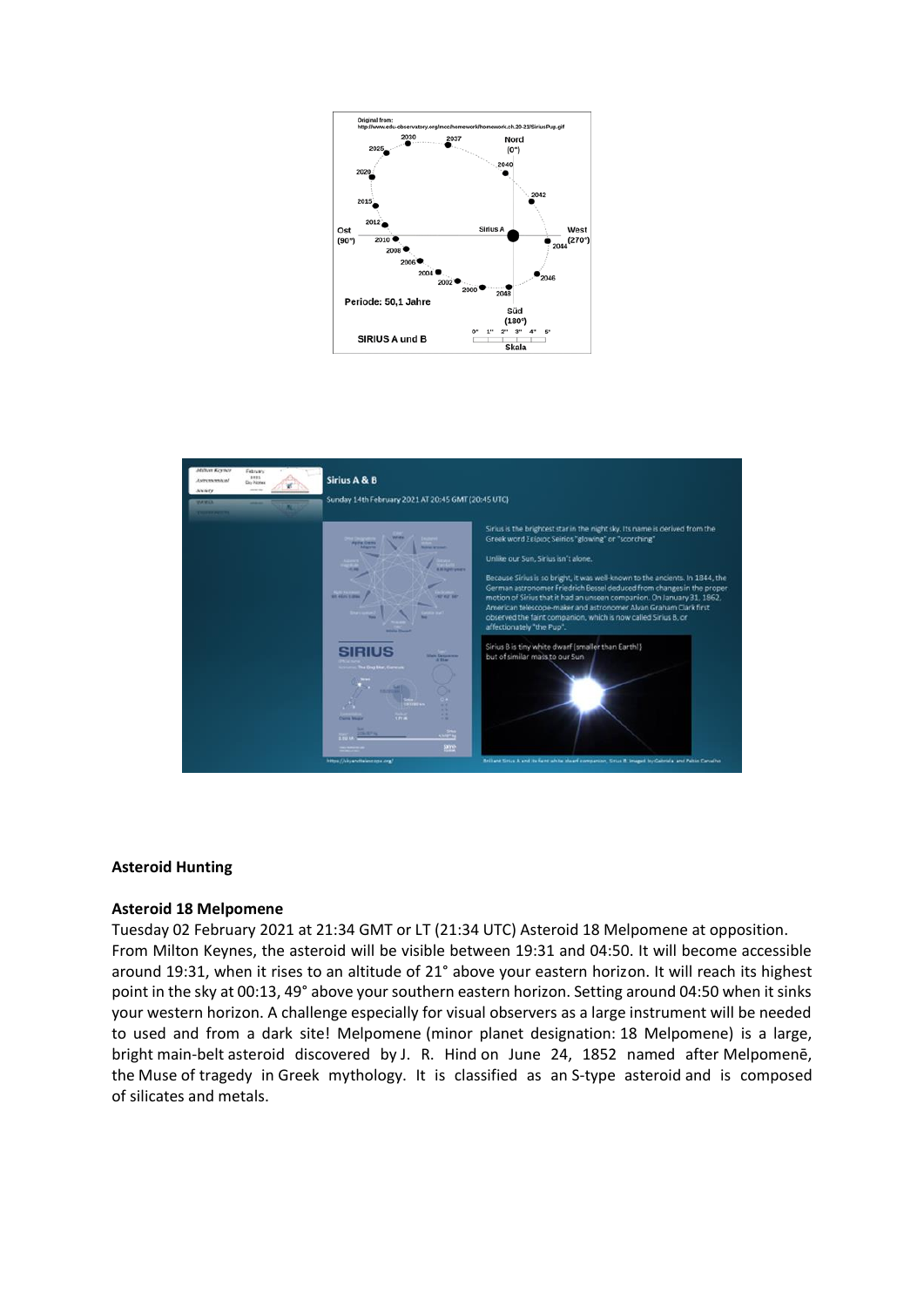# **Towards the end of the month**

### **Asteroid 29 Amphitrite reaches opposition on Monday, 22 Feb 2021 at 16:46 GMT (16:46 UTC)**

From Milton Keynes, it will be visible between 19:34 and 05:11. Amphitrite will become accessible around 19:34, when it rises to an altitude of 21° above your eastern horizon. It will reach its highest point in the sky at 00:24, 51° above your southern horizon. It will become inaccessible around 05:11 when it sinks below 21° above your western horizon. Shining among the stars of Leo, at the start of February near the elliptical galaxy M105. Amphitrite will be at mag. +9.6: it's dimmest for the month. The asteroid then brightens to mag. +9.1 by 20 February. Remaining at this level until 24th February before dimming back to mag. +9.2 by the end of February.



### **How to see asteroid Vesta shining at its brightest in 2021**

All month during February the brightest asteroid, Vesta, is beginning to put on a show in the night sky. You can easily see Vesta for yourself with binoculars. Vesta is currently in the distinctive constellation of Leo, the lion, and it will remain there over the next few weeks, making the asteroid easy to find. Vesta was shining at magnitude 7, making it a target for your binoculars. It also showed up easily in images taken with a digital camera. Vesta will achieve opposition on:

Thursday, 04 MAR 2021 AT 23:58 GMT (23:58 UTC).

From Milton Keynes, Vesta will become visible around 19:34, reaching its highest point in the sky at 00:37, 53° above your southern horizon. It will be lost to dawn twilight around 05:21, 24° above your western horizon. Over the next few weeks, Vesta will brighten until it reaches a point called opposition, because it is on the opposite side of the sky to the Sun. Vesta will be about two and a half times brighter, and shine at magnitude 5.8. This is theoretically just within the limits of naked-eye visibility, though you would need an exceptionally clear, dark sky to see it with just your eyes and no optical aid. Vesta will lie at a distance of 204 million km from Earth (127 million miles) when it is at opposition.

Vesta is the brightest of the asteroids, becoming brighter even than the largest of these bodies, Ceres, which is now classed as a dwarf planet. Like Ceres, Vesta has been studied in detail by NASA's Dawn mission.